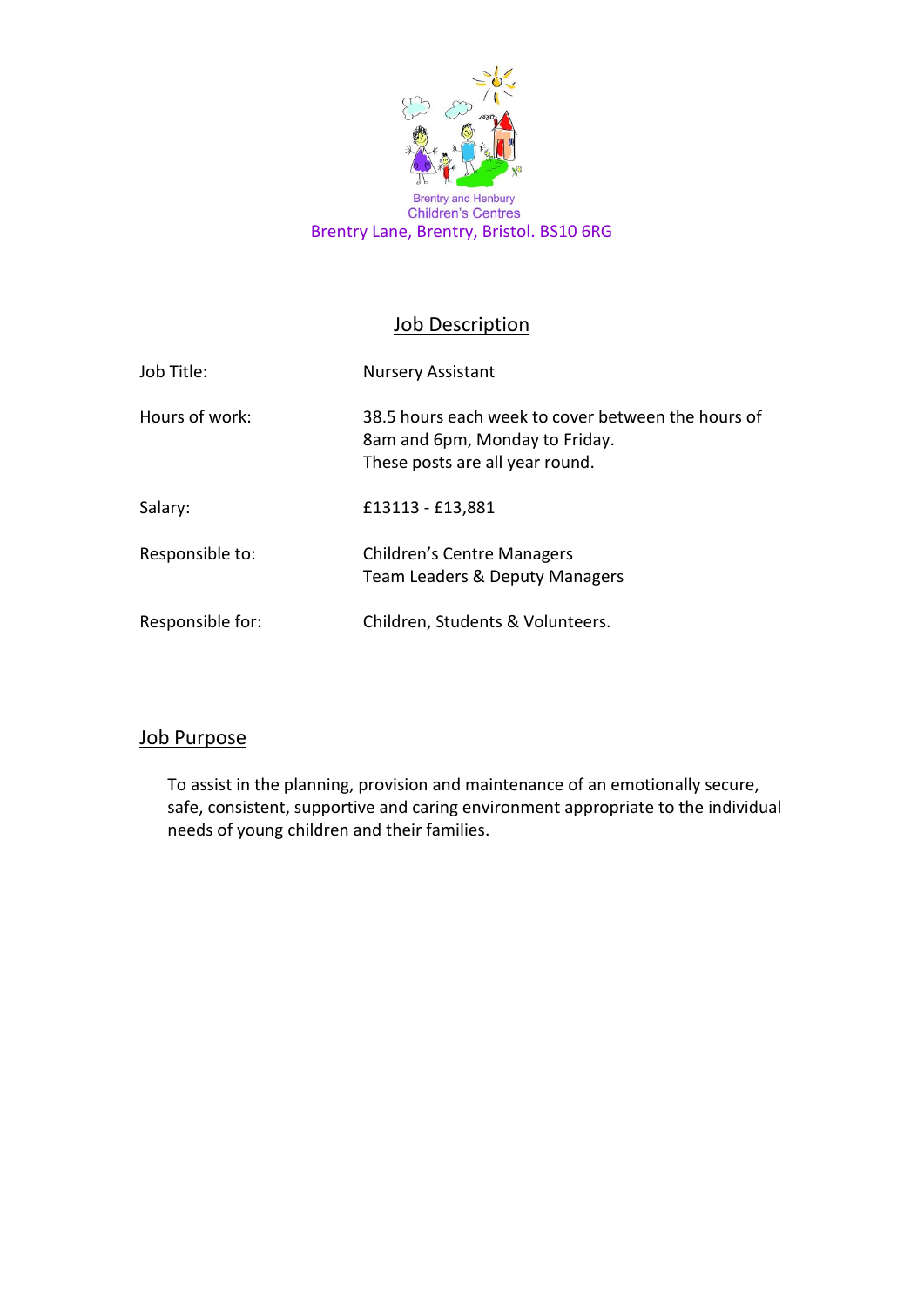### **Responsibilities and duties**

- 1) Take an active role in the day to day planning and delivery of the all-round care of the children in accordance with the Centre policies.
- 2) Ensure all activities within your areas are appropriately delivered, evaluated and recorded.
- 3) Ensure accurate records are maintained for all children.
- 4) Support and maintain communication throughout the Centres.
- 5) Provide a positive training placement to trainees and volunteers.
- 6) Promote and value children's experiences within an anti-discriminatory framework.
- 7) Foster respectful and warm relationships with children by taking part in activities with them.
- 8) Take an active role in arrangement of daily activities to meet the developmental needs of each individual child in your care.
- 9) Monitor and maintain records on each child's development in your Keyworker group. Liaise with parents, other team members and professionals as appropriate.
- 10) Ensure high standards of care and encourage personal hygiene with all of the children being consistently observant of their general health and welfare.
- 11) Maintain a child centred environment, reviewing room layout, appropriate displays and play materials to ensure the environment is stimulating and attractive.
- 12) Be aware of and implement all of the Centre's Policies including Child Protection, Equal Opportunities and Behaviour Management.
- 13) Be responsible for all children left in your care.

# Parents

- 1) Encourage parental involvement in every aspect of your work.
- 2) Ensure good communication between staff and parents by taking and passing on messages, answering the door/phone, explaining policies and keeping parents fully informed about their child day at the Children's Centre.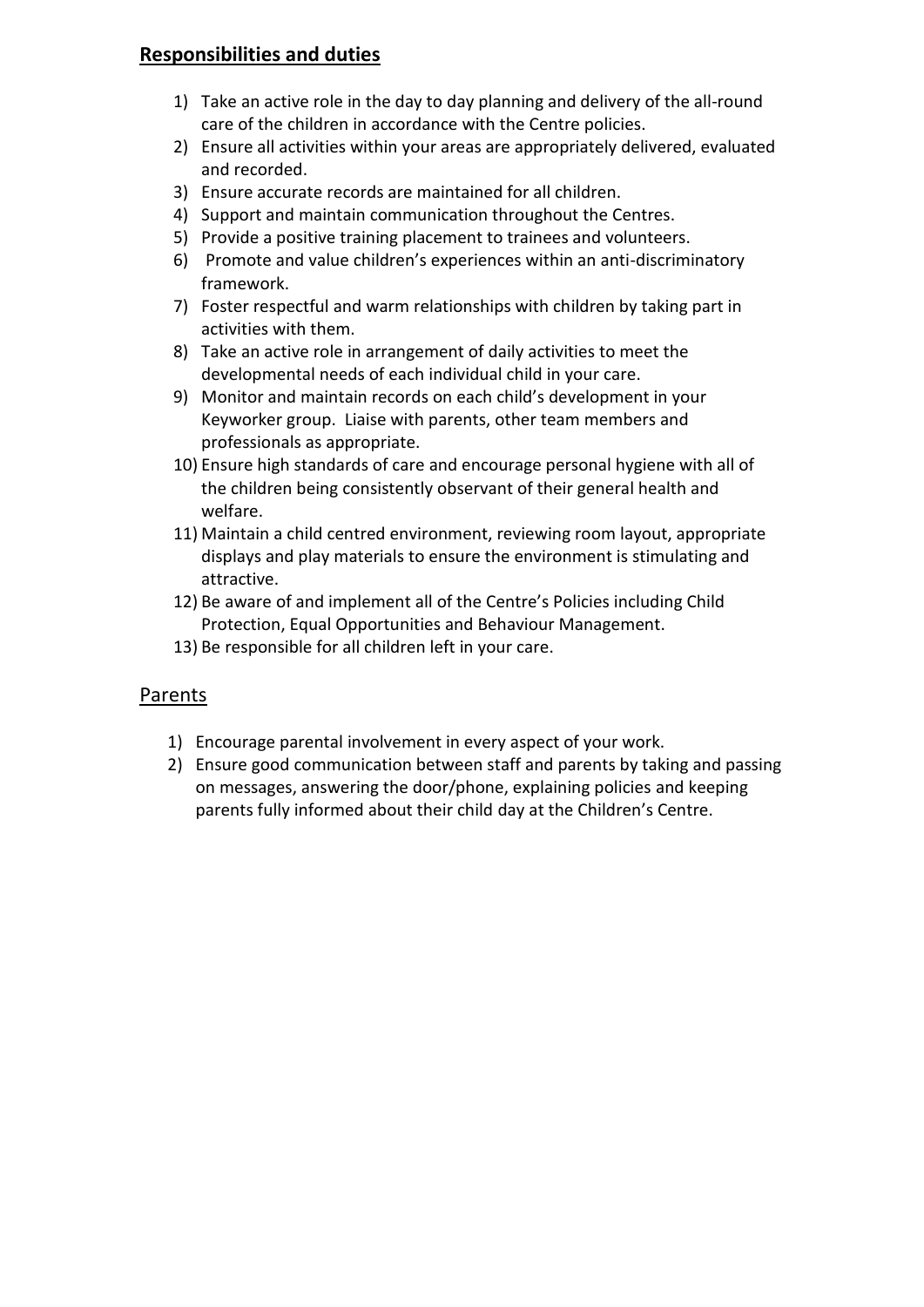# Children Centre responsibilities

- 1) Work as a member of the team while accepting the individual responsibilities of the post.
- 2) Attend staff and other meetings as required.
- 3) Participate in fund-raising events.
- 4) Undertake training and regular appraisals as part of your personal and professional development.
- 5) Monitor the conditions of the toys and equipment in terms of health and safety and report any concerns immediately.
- 6) Work in compliance with the health and safety policy at all times.
- 7) Maintain high levels of record keeping as necessary in the course of your work e.g. accident book, register, daily diary.
- 8) Support students, trainees and volunteers under the supervision of the senior staff.
- 9) Serve meals and prepare snacks for the children, supervise mealtimes and clear away afterwards ensuring children are eating and drinking adequately.
- 10) Maintain the cleanliness of the nursery undertaking cleaning and laundry duties as required.
- 11) Undertake any other duties required in keeping with the aims of this post.

The post holder must all times carry out these duties and responsibilities with due regard to the Centre's Equal Opportunities Policy.

**This job description sets out the key outcomes required. It does not specify in detail the activities required to achieve these outcomes.**